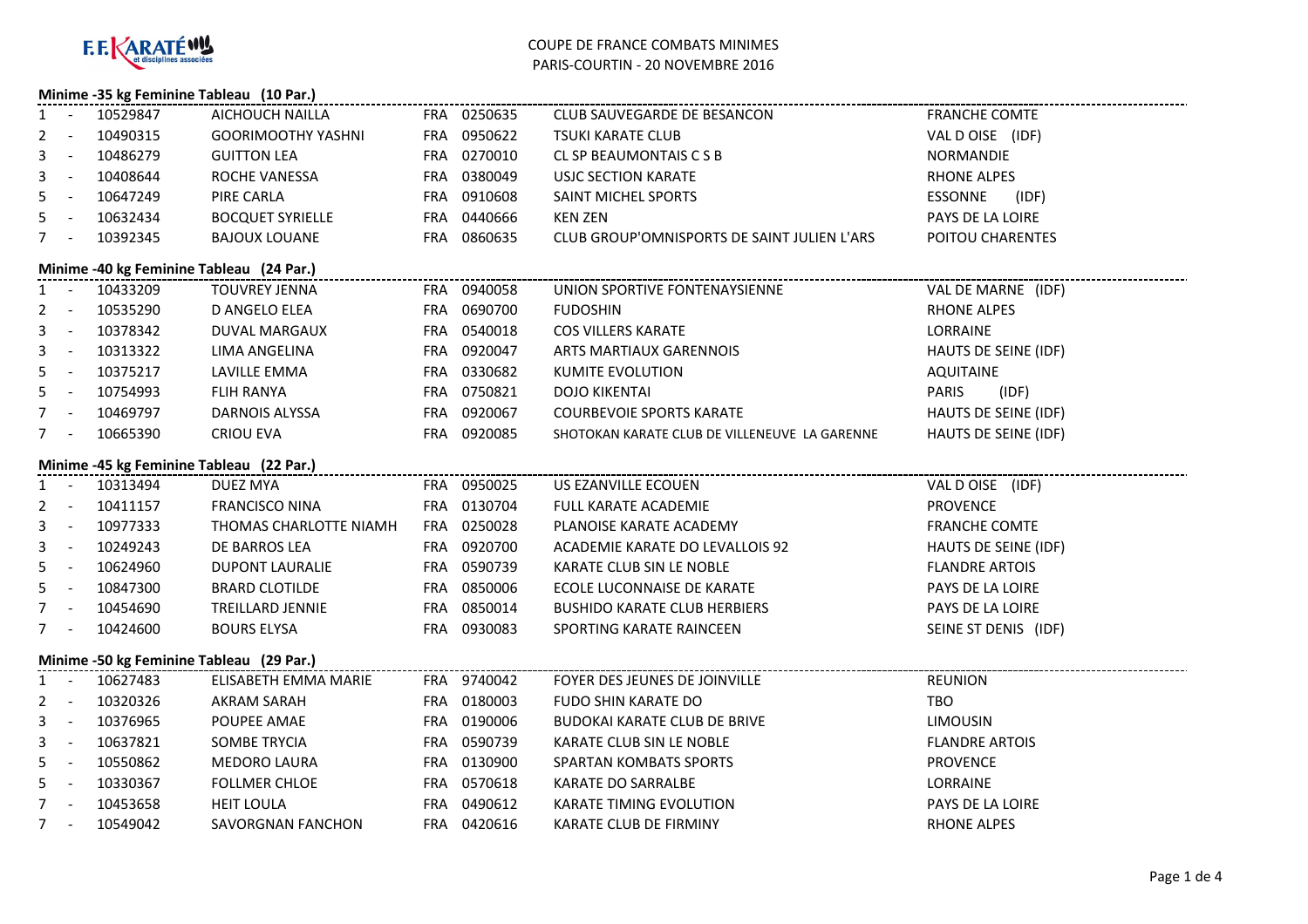

## COUPE DE FRANCE COMBATS MINIMESPARIS-COURTIN - 20 NOVEMBRE 2016

### **Minime -55 kg Feminine Tableau (17 Par.)**

| 1                                            |                          | - 10272760   | <b>ZUCKER FANNY</b>                                                                  |  | FRA 0540018 | <b>COS VILLERS KARATE</b>                     | LORRAINE              |  |  |
|----------------------------------------------|--------------------------|--------------|--------------------------------------------------------------------------------------|--|-------------|-----------------------------------------------|-----------------------|--|--|
|                                              |                          | 2 - 10576142 | <b>GLOCK ALEXIA</b>                                                                  |  | FRA 0570618 | KARATE DO SARRALBE                            | LORRAINE              |  |  |
|                                              |                          | 3 - 10744542 | <b>CORANSON BEAUDU EMMA</b>                                                          |  | FRA 0950034 | ASS AMICALE SPORTIVE SARCELLES                | VAL DOISE (IDF)       |  |  |
|                                              |                          | 3 - 10529852 | SOMBE THALYA                                                                         |  | FRA 0590739 | KARATE CLUB SIN LE NOBLE                      | <b>FLANDRE ARTOIS</b> |  |  |
| 5.                                           |                          | $-10669625$  | <b>COSMIZ ANDREEA</b>                                                                |  | FRA 0930704 | RED STAR CLUB MONTREUILLOIS                   | SEINE ST DENIS (IDF)  |  |  |
|                                              |                          | 5 - 10240298 | <b>GUET MARY</b>                                                                     |  | FRA 0310715 | <b>IMPACT KARATE 31</b>                       | <b>MIDI PYRENEES</b>  |  |  |
|                                              |                          | 7 - 10306581 | <b>SCHROT BAPTISTINE</b>                                                             |  | FRA 0590739 | KARATE CLUB SIN LE NOBLE                      | <b>FLANDRE ARTOIS</b> |  |  |
|                                              |                          | 7 - 10953427 | MATHIS MAEVA                                                                         |  | FRA 0860007 | STADE POITEVIN KARATE SPK                     | POITOU CHARENTES      |  |  |
| Minime 55 et + kg Feminine Tableau (23 Par.) |                          |              |                                                                                      |  |             |                                               |                       |  |  |
|                                              |                          | 1 - 10286600 | ABID INES                                                                            |  | FRA 0130704 | FULL KARATE ACADEMIE                          | <b>PROVENCE</b>       |  |  |
|                                              |                          | 2 - 10482268 | PEA CLEMENCE                                                                         |  | FRA 0210626 | ASPTT DIJON KARATE                            | <b>BOURGOGNE</b>      |  |  |
|                                              |                          | 3 - 10498769 | ARGHYRIS THEA                                                                        |  | FRA 0340712 | FRONTIGNAN KARATE CLUB                        | LANGUEDOC ROUSSILLON  |  |  |
|                                              |                          | 3 - 10470722 | SILVA AMANDINE                                                                       |  | FRA 0890013 | KARATE CLUB STCLEMENT                         | <b>BOURGOGNE</b>      |  |  |
| 5                                            |                          | $-10327626$  | <b>BAKOUKA MARINE</b>                                                                |  | FRA 0910608 | SAINT MICHEL SPORTS                           | ESSONNE (IDF)         |  |  |
|                                              |                          | 5 - 10623974 | AZIB MORGANE                                                                         |  | FRA 0930704 | RED STAR CLUB MONTREUILLOIS                   | SEINE ST DENIS (IDF)  |  |  |
|                                              | $7 -$                    | 10887871     | IONITA SELMA FLORA                                                                   |  | FRA 0490612 | KARATE TIMING EVOLUTION                       | PAYS DE LA LOIRE      |  |  |
|                                              | $7 -$                    | 10570160     | <b>MOUGHIT NISRINE</b>                                                               |  | FRA 0910061 | ENTENTE SPORTIVE DE MASSY                     | ESSONNE (IDF)         |  |  |
|                                              |                          |              | Minime -35 kg Masculin Tableau (34 Par.)<br>minime -35 kg Masculin Tableau (34 Par.) |  |             |                                               |                       |  |  |
|                                              |                          | 1 - 10452565 | EBLIN RUBEN                                                                          |  | FRA 0940611 | K O S VILLENEUVE                              | VAL DE MARNE (IDF)    |  |  |
|                                              |                          | 2 - 10307221 | <b>TOULET TIMOTHEE</b>                                                               |  | FRA 0270018 | STADE PORTE NORMANDE VERNON                   | NORMANDIE             |  |  |
|                                              |                          | 3 - 10467449 | HELLAL AHMED EL AMINE                                                                |  | FRA 0950037 | A D B KTE GARGES                              | VAL DOISE (IDF)       |  |  |
|                                              |                          | 3 - 10433199 | <b>KE GRIFFIN</b>                                                                    |  | FRA 0940058 | UNION SPORTIVE FONTENAYSIENNE                 | VAL DE MARNE (IDF)    |  |  |
|                                              | $5 - 1$                  | 10537622     | MAMADOU IBRAHIM                                                                      |  | FRA 0760633 | <b>DOJO 76</b>                                | NORMANDIE             |  |  |
|                                              | $5 - 1$                  | 10641021     | MANIVENTHAN ABIMANYOU                                                                |  | FRA 0950034 | ASS AMICALE SPORTIVE SARCELLES                | VAL DOISE (IDF)       |  |  |
|                                              | $7 -$                    | 10547827     | MARZOUKI AMINE                                                                       |  | FRA 0910608 | SAINT MICHEL SPORTS                           | ESSONNE (IDF)         |  |  |
|                                              | $7 -$                    | 10563278     | <b>OUSSEYNE OUMAR</b>                                                                |  | FRA 0770630 | KARATE CLUB LA FERTE GAUCHER                  | SEINE ET MARNE (IDF)  |  |  |
| Minime -40 kg Masculin Tableau (33 Par.)     |                          |              |                                                                                      |  |             |                                               |                       |  |  |
|                                              |                          | 1 - 10400599 | <b>LEGER TITOUAN</b>                                                                 |  | FRA 0940026 | <b>CLUB BUDOKAN THIAIS</b>                    | VAL DE MARNE (IDF)    |  |  |
|                                              | $2 - 1$                  | 10427669     | <b>MENSOURI SAMI</b>                                                                 |  | FRA 0940058 | UNION SPORTIVE FONTENAYSIENNE                 | VAL DE MARNE (IDF)    |  |  |
|                                              | $3 - 1$                  | 10284565     | <b>RAGUEB LOUNIS</b>                                                                 |  | FRA 0950034 | ASS AMICALE SPORTIVE SARCELLES                | VAL DOISE (IDF)       |  |  |
| 3                                            | $\sim 1000$ km s $^{-1}$ | 10234066     | <b>TAS YANIS</b>                                                                     |  | FRA 0850635 | <b>TEAMTAS 85</b>                             | PAYS DE LA LOIRE      |  |  |
|                                              | $5 -$                    | 10330472     | <b>VOINDROT THIBAULT</b>                                                             |  | FRA 0920085 | SHOTOKAN KARATE CLUB DE VILLENEUVE LA GARENNE | HAUTS DE SEINE (IDF)  |  |  |
|                                              | $5 - 1$                  | 10340391     | LEBSIR MALIK                                                                         |  | FRA 0590606 | SHOTOKAN KARATE ROUBAIX                       | <b>FLANDRE ARTOIS</b> |  |  |
|                                              |                          | 7 - 10284987 | DAVID ALEXIS                                                                         |  | FRA 0430609 | SEIJITSU DOJO                                 | AUVERGNE              |  |  |
|                                              |                          | 7 - 10660263 | SADIK ALI AL MOUNTADOR                                                               |  | FRA 0860007 | STADE POITEVIN KARATE SPK                     | POITOU CHARENTES      |  |  |
|                                              |                          |              |                                                                                      |  |             |                                               |                       |  |  |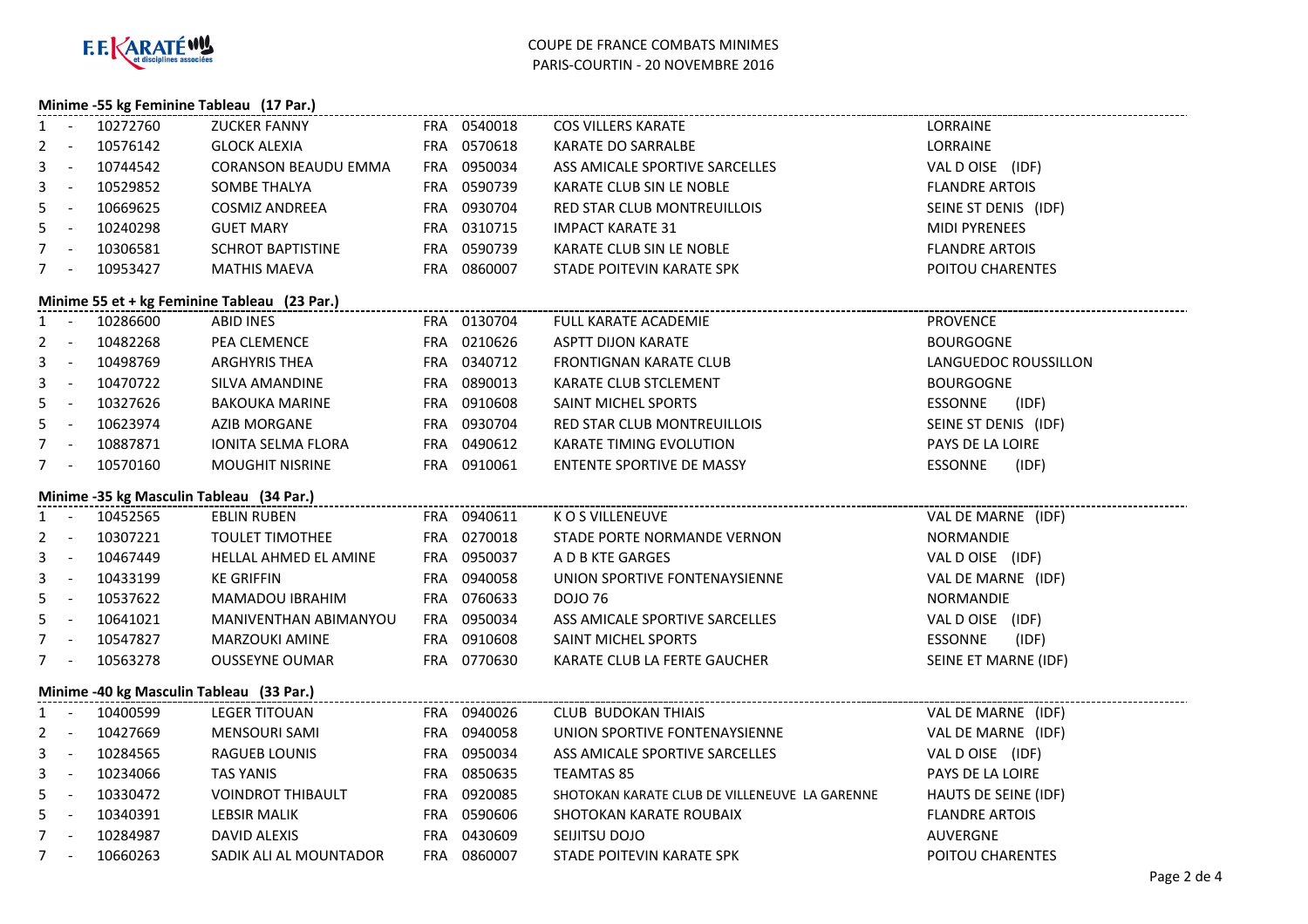

#### **Minime -45 kg Masculin Tableau (28 Par.)**

| 1                                                                                 |       |              |                                                                                      |  |             |                                                   |                       |  |  |  |
|-----------------------------------------------------------------------------------|-------|--------------|--------------------------------------------------------------------------------------|--|-------------|---------------------------------------------------|-----------------------|--|--|--|
|                                                                                   |       | 2 - 10296633 | <b>GOUIRAN ALEXANDRE</b>                                                             |  | FRA 0130127 | <b>IMPACT KARATE CLUB</b>                         | <b>PROVENCE</b>       |  |  |  |
|                                                                                   |       | 3 - 10369198 | <b>FALCO ENZO</b>                                                                    |  | FRA 0380049 | USJC SECTION KARATE                               | <b>RHONE ALPES</b>    |  |  |  |
|                                                                                   |       | 3 - 10389078 | PEYSSON JULIEN                                                                       |  | FRA 0950025 | US EZANVILLE ECOUEN                               | VAL DOISE (IDF)       |  |  |  |
|                                                                                   |       | 5 - 10555687 | LARDJOUM ISSA                                                                        |  | FRA 0690700 | <b>FUDOSHIN</b>                                   | <b>RHONE ALPES</b>    |  |  |  |
|                                                                                   |       | 5 - 10331148 | SAVIER OCTAVE                                                                        |  | FRA 0890608 | UNION SPORTIVE DE JOIGNY SKAR                     | <b>BOURGOGNE</b>      |  |  |  |
|                                                                                   |       | 7 - 10321876 | DEROSIAUX JULIEN                                                                     |  | FRA 0780675 | KARATE SHIN ISSOU                                 | YVELINES (IDF)        |  |  |  |
|                                                                                   |       | 7 - 10674842 | MENNESSIER LOGAN SAMUEL FRA 0490612                                                  |  |             | KARATE TIMING EVOLUTION                           | PAYS DE LA LOIRE      |  |  |  |
| Minime -50 kg Masculin Tableau (35 Par.)<br>1990 - The Masculin Tableau (35 Par.) |       |              |                                                                                      |  |             |                                                   |                       |  |  |  |
|                                                                                   |       | 1 - 10401281 | HORY NATAN                                                                           |  | FRA 0330106 | <b>DOJO LANTONNAIS</b>                            | <b>AQUITAINE</b>      |  |  |  |
|                                                                                   |       | 2 - 10563026 | JEAN-BAPTISTE RAMON                                                                  |  | FRA 0450654 | C J F KARATE SHOTOKAN                             | TBO                   |  |  |  |
|                                                                                   |       | 3 - 10735197 | GIGON DESORMERIE JASON                                                               |  | FRA 9720606 | CLUB ACTIVITES JOSEPHINES ANIMATION DEVELOPPEMENT | MARTINIQUE            |  |  |  |
|                                                                                   |       | 3 - 10466423 | <b>GARI RYAN</b>                                                                     |  | FRA 0910006 | KARATE CLUB D'ATHIS MONS                          | ESSONNE (IDF)         |  |  |  |
| 5                                                                                 |       | - 10458739   | <b>LANDRY GREGORY</b>                                                                |  | FRA 0490612 | KARATE TIMING EVOLUTION                           | PAYS DE LA LOIRE      |  |  |  |
| 5                                                                                 |       | $- 10377650$ | <b>IBILI WALID</b>                                                                   |  | FRA 0950034 | ASS AMICALE SPORTIVE SARCELLES                    | VAL DOISE (IDF)       |  |  |  |
|                                                                                   |       | 7 - 10405960 | <b>JEANVILLIER CYRIL</b>                                                             |  | FRA 0910077 | ETAMPES TEAM INTERNATIONAL KARATE                 | ESSONNE (IDF)         |  |  |  |
|                                                                                   | $7 -$ | 10637454     | ZIELINSKI ALEXANDRE                                                                  |  | FRA 0590194 | KARATE CLUB DE CONDE                              | <b>FLANDRE ARTOIS</b> |  |  |  |
|                                                                                   |       |              | Minime -55 kg Masculin Tableau (25 Par.)<br>minime -55 kg Masculin Tableau (25 Par.) |  |             |                                                   |                       |  |  |  |
|                                                                                   |       | 1 - 10270443 | NGUYEN LEO                                                                           |  | FRA 0950025 | US EZANVILLE ECOUEN                               | VAL DOISE (IDF)       |  |  |  |
|                                                                                   |       | 2 - 10525307 | ENNASRI YASSINE                                                                      |  | FRA 0300674 | ECOLE GARRIGUE KARATE DO                          | LANGUEDOC ROUSSILLON  |  |  |  |
|                                                                                   |       | 3 - 10609919 | GIUDICE SALVO                                                                        |  | FRA 0130704 | FULL KARATE ACADEMIE                              | <b>PROVENCE</b>       |  |  |  |
|                                                                                   |       | 3 - 10624030 | <b>JIRKOVSKY EDY</b>                                                                 |  | FRA 0540029 | KARATE CLUB LONGUYONNAIS                          | LORRAINE              |  |  |  |
|                                                                                   |       | 5 - 10393269 | MARTINS NUNES ALEXANDRE                                                              |  | FRA 0910608 | SAINT MICHEL SPORTS                               | (IDF)<br>ESSONNE      |  |  |  |
|                                                                                   |       | 5 - 10346313 | <b>FANGUIMACHE MATHIAS</b>                                                           |  | FRA 9740685 | ASS CTRE ETUDE KARATE SALINE                      | <b>REUNION</b>        |  |  |  |
|                                                                                   |       | 7 - 10506260 | DUTERLAY NICOLAS                                                                     |  | FRA 0770638 | KARATE DO ST GERMAIN SUR MORIN                    | SEINE ET MARNE (IDF)  |  |  |  |
|                                                                                   | $7 -$ | 10675272     | <b>HARIGUI RAYAN</b>                                                                 |  | FRA 0770616 | C K S EN PAYS CRECOIS                             | SEINE ET MARNE (IDF)  |  |  |  |
| Minime -60 kg Masculin Tableau (12 Par.)                                          |       |              |                                                                                      |  |             |                                                   |                       |  |  |  |
|                                                                                   |       | 1 - 10324844 | AMENGLE FOUMANE J LENNY FRA 0780101                                                  |  |             | AS ATHL PUGILISTIQUE GANT D'OR                    | YVELINES (IDF)        |  |  |  |
|                                                                                   |       | 2 - 10310735 | <b>BECHICHE ABDELKADER</b>                                                           |  | FRA 0590194 | KARATE CLUB DE CONDE                              | <b>FLANDRE ARTOIS</b> |  |  |  |
|                                                                                   |       | 3 - 10303615 | THIVENDRARAJAH CHATHVEEKAI FRA 0920079                                               |  |             | C S M PUTEAUX                                     | HAUTS DE SEINE (IDF)  |  |  |  |
|                                                                                   |       | 3 - 10358252 | RABASA THOMAS                                                                        |  | FRA 0300629 | A K A VILLENEUVE LES ANGLES                       | LANGUEDOC ROUSSILLON  |  |  |  |
|                                                                                   |       | 5 - 10473054 | <b>BAUDIN THEO</b>                                                                   |  | FRA 0360608 | SHORYU36 KARATE CLUB ARDENTES                     | TBO                   |  |  |  |
|                                                                                   |       | 5 - 10418123 | <b>BERGER MATHIS</b>                                                                 |  | FRA 0380049 | USJC SECTION KARATE                               | <b>RHONE ALPES</b>    |  |  |  |
|                                                                                   |       | 7 - 10552047 | <b>OUNISSI RAYAN</b>                                                                 |  | FRA 0950034 | ASS AMICALE SPORTIVE SARCELLES                    | VAL DOISE (IDF)       |  |  |  |
|                                                                                   |       | 7 - 10672232 | RHAIEM LOUAY                                                                         |  | FRA 0930057 | ATHLETIC CLUB BOBIGNY SECT K                      | SEINE ST DENIS (IDF)  |  |  |  |
|                                                                                   |       |              |                                                                                      |  |             |                                                   |                       |  |  |  |